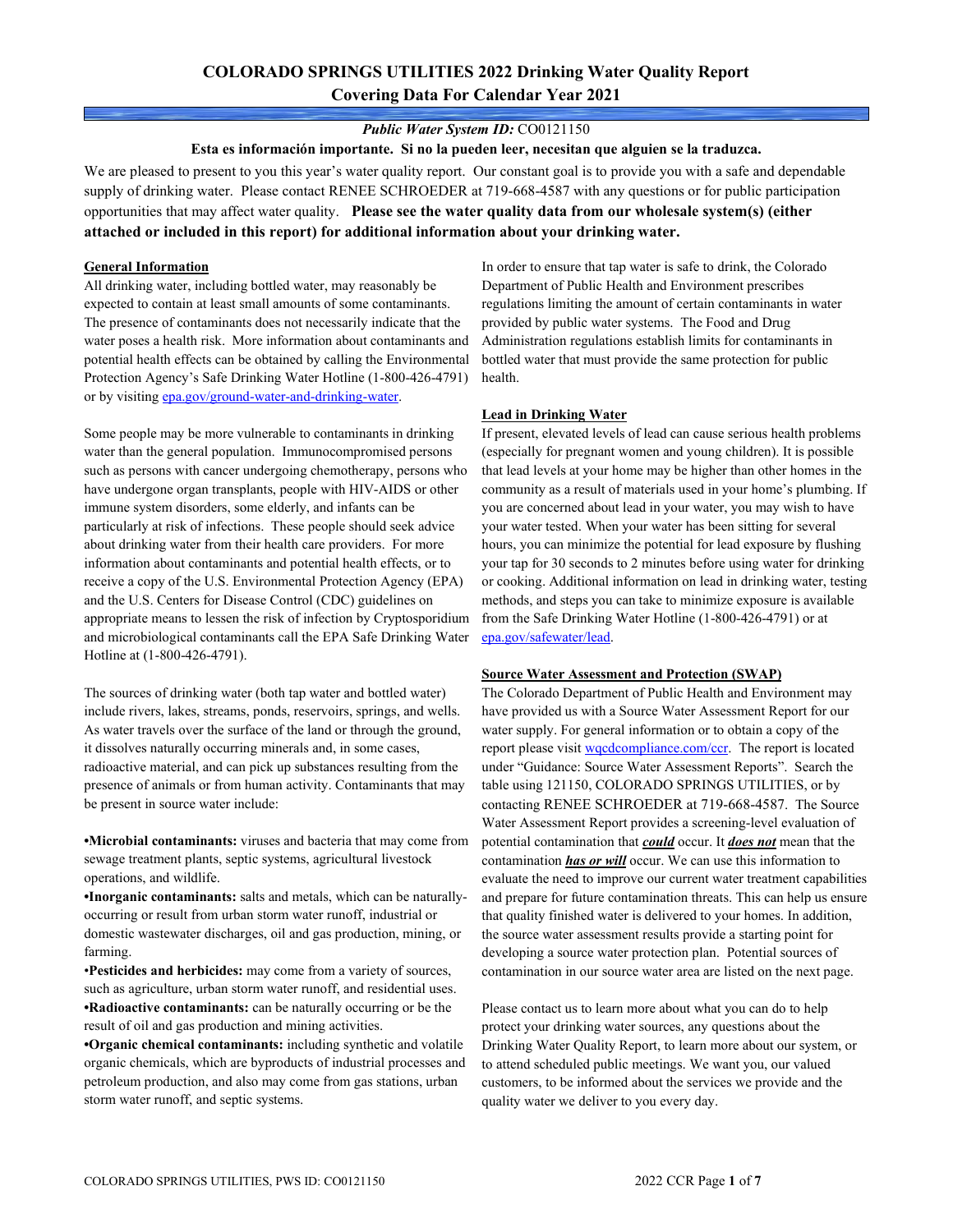# **Our Water Sources**

## **Terms and Abbreviations**

- **Maximum Contaminant Level (MCL)** − The highest level of a contaminant allowed in drinking water.
- **Treatment Technique (TT)** − A required process intended to reduce the level of a contaminant in drinking water.
- **Health-Based** − A violation of either a MCL or TT.
- **Non-Health-Based** − A violation that is not a MCL or TT.
- **Action Level (AL)** − The concentration of a contaminant which, if exceeded, triggers treatment and other regulatory requirements.
- **Maximum Residual Disinfectant Level (MRDL)** − The highest level of a disinfectant allowed in drinking water. There is convincing evidence that addition of a disinfectant is necessary for control of microbial contaminants.
- **Maximum Contaminant Level Goal (MCLG)** − The level of a contaminant in drinking water below which there is no known or expected risk to health. MCLGs allow for a margin of safety.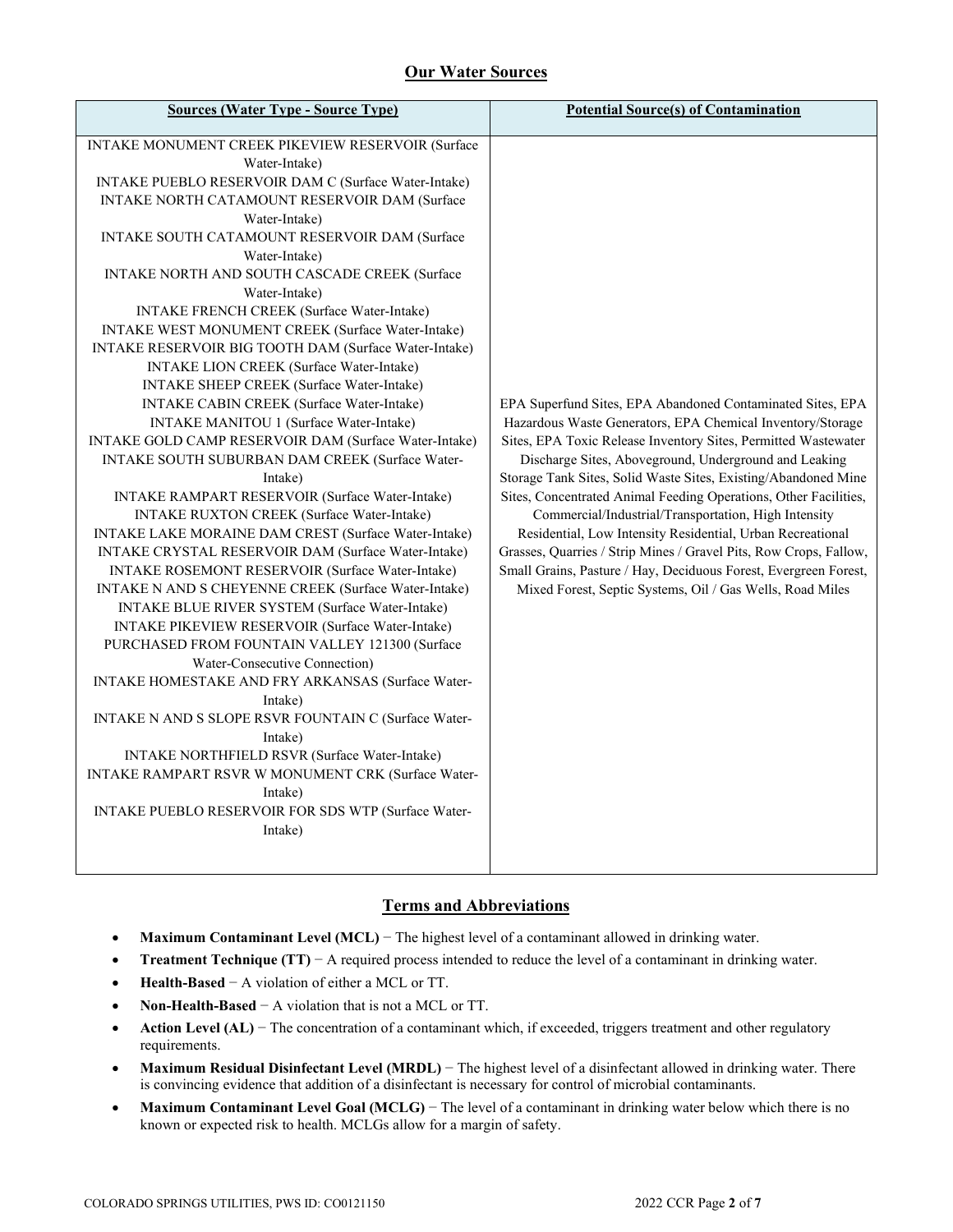- **Maximum Residual Disinfectant Level Goal (MRDLG)** − The level of a drinking water disinfectant, below which there is no known or expected risk to health. MRDLGs do not reflect the benefits of the use of disinfectants to control microbial contaminants.
- **Violation (No Abbreviation)** − Failure to meet a Colorado Primary Drinking Water Regulation.
- **Formal Enforcement Action (No Abbreviation)** − Escalated action taken by the State (due to the risk to public health, or number or severity of violations) to bring a non-compliant water system back into compliance.
- **Variance and Exemptions (V/E)** − Department permission not to meet a MCL or treatment technique under certain conditions.
- **Gross Alpha (No Abbreviation)** − Gross alpha particle activity compliance value. It includes radium-226, but excludes radon 222, and uranium.
- **Picocuries per liter (pCi/L)** − Measure of the radioactivity in water.
- **Nephelometric Turbidity Unit (NTU)** − Measure of the clarity or cloudiness of water. Turbidity in excess of 5 NTU is just noticeable to the typical person.
- **Compliance Value (No Abbreviation)** Single or calculated value used to determine if regulatory contaminant level (e.g. MCL) is met. Examples of calculated values are the 90<sup>th</sup> Percentile, Running Annual Average (RAA) and Locational Running Annual Average (LRAA).
- **Average (x-bar)** − Typical value.
- **Range (R)**  $-$  Lowest value to the highest value.
- **Sample Size (n)** − Number or count of values (i.e. number of water samples collected).
- **Parts per million = Milligrams per liter (ppm = mg/L)** − One part per million corresponds to one minute in two years or a single penny in \$10,000.
- **Parts per billion = Micrograms per liter (ppb = ug/L)** − One part per billion corresponds to one minute in 2,000 years, or a single penny in \$10,000,000.
- **Not Applicable (N/A)** Does not apply or not available.
- **Level 1 Assessment** A study of the water system to identify potential problems and determine (if possible) why total coliform bacteria have been found in our water system.
- **Level 2 Assessment** A very detailed study of the water system to identify potential problems and determine (if possible) why an E. coli MCL violation has occurred and/or why total coliform bacteria have been found in our water system on multiple occasions.

## **Detected Contaminants**

COLORADO SPRINGS UTILITIES routinely monitors for contaminants in your drinking water according to Federal and State laws. The following table(s) show all detections found in the period of January 1 to December 31, 2021 unless otherwise noted. The State of Colorado requires us to monitor for certain contaminants less than once per year because the concentrations of these contaminants are not expected to vary significantly from year to year, or the system is not considered vulnerable to this type of contamination. Therefore, some of our data, though representative, may be more than one year old. Violations and Formal Enforcement Actions, if any, are reported in the next section of this report.

**Note:** Only detected contaminants sampled within the last 5 years appear in this report. If no tables appear in this section then no contaminants were detected in the last round of monitoring.

|                                    | Disinfectants Sampled in the Distribution System<br><b>TT Requirement:</b> At least 95% of samples per period (month or quarter) must be at least 0.2 ppm <b>OR</b><br>If sample size is less than 40 no more than 1 sample is below 0.2 ppm<br>Typical Sources: Water additive used to control microbes |                                                                     |                                                |                              |                               |             |  |  |  |  |  |
|------------------------------------|----------------------------------------------------------------------------------------------------------------------------------------------------------------------------------------------------------------------------------------------------------------------------------------------------------|---------------------------------------------------------------------|------------------------------------------------|------------------------------|-------------------------------|-------------|--|--|--|--|--|
| <b>Disinfectant</b><br><b>Name</b> | <b>Time Period</b>                                                                                                                                                                                                                                                                                       | <b>Results</b>                                                      | <b>Number of Samples</b><br><b>Below Level</b> | <b>Sample</b><br><b>Size</b> | <b>TT</b><br><b>Violation</b> | <b>MRDL</b> |  |  |  |  |  |
| Chlorine                           | December, 2021                                                                                                                                                                                                                                                                                           | Lowest period percentage of samples<br>meeting TT requirement: 100% | $\Omega$                                       | 238                          | N <sub>0</sub>                | $4.0$ ppm   |  |  |  |  |  |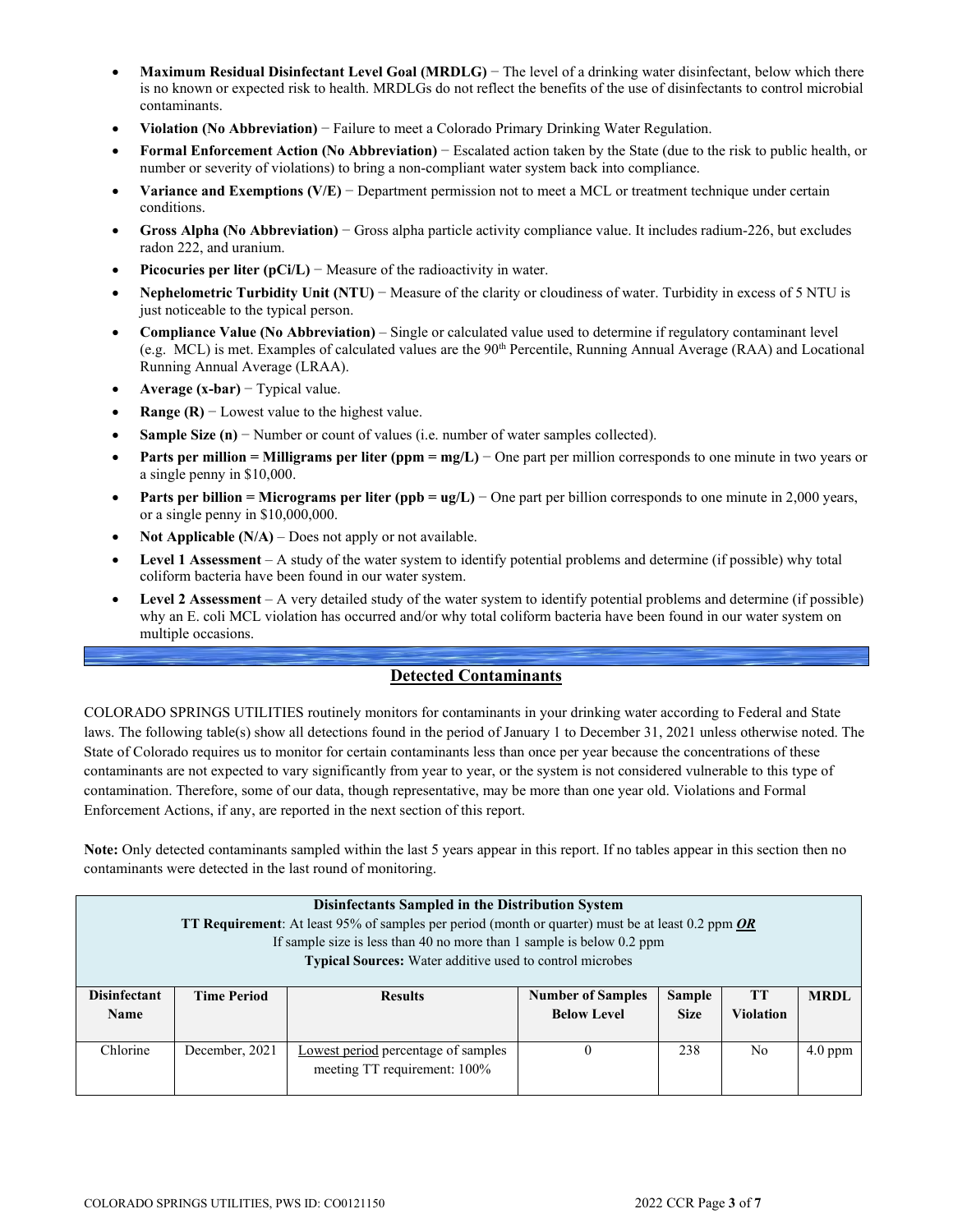|                            | Lead and Copper Sampled in the Distribution System |                                |                       |                           |                                      |                                       |                                                    |                                                                               |  |  |  |  |  |
|----------------------------|----------------------------------------------------|--------------------------------|-----------------------|---------------------------|--------------------------------------|---------------------------------------|----------------------------------------------------|-------------------------------------------------------------------------------|--|--|--|--|--|
| Contaminant<br><b>Name</b> | Time<br>Period                                     | 90 <sup>th</sup><br>Percentile | Sample<br><b>Size</b> | Unit of<br><b>Measure</b> | 90 <sup>th</sup><br>Percentile<br>AL | Sample<br><b>Sites</b><br>Above<br>AL | 90 <sup>th</sup><br>Percentile<br>AL<br>Exceedance | <b>Typical Sources</b>                                                        |  |  |  |  |  |
| Copper                     | 06/09/2021<br>to<br>07/16/2021                     | 0.18                           | 73                    | ppm                       | 1.3                                  | $\theta$                              | N <sub>o</sub>                                     | Corrosion of<br>household plumbing<br>systems; Erosion of<br>natural deposits |  |  |  |  |  |
| Lead                       | 06/09/2021<br>to<br>07/16/2021                     | 6.8                            | 73                    | ppb                       | 15                                   | $\mathcal{D}_{\mathcal{L}}$           | N <sub>o</sub>                                     | Corrosion of<br>household plumbing<br>systems; Erosion of<br>natural deposits |  |  |  |  |  |

|                                        | Disinfection Byproducts Sampled in the Distribution System |         |                       |                       |                                  |            |             |                                |                                             |  |  |  |  |  |
|----------------------------------------|------------------------------------------------------------|---------|-----------------------|-----------------------|----------------------------------|------------|-------------|--------------------------------|---------------------------------------------|--|--|--|--|--|
| Name                                   | Year                                                       | Average | Range<br>$Low - High$ | Sample<br><b>Size</b> | <b>Unit of</b><br><b>Measure</b> | <b>MCL</b> | <b>MCLG</b> | <b>MCL</b><br><b>Violation</b> | <b>Typical Sources</b>                      |  |  |  |  |  |
| Total<br>Haloacetic<br>Acids<br>(HAA5) | 2021                                                       | 32.2    | 9.21 to 54.2          | 48                    | ppb                              | 60         | N/A         | N <sub>o</sub>                 | Byproduct of drinking<br>water disinfection |  |  |  |  |  |
| Total<br>Trihalome<br>thanes<br>(TTHM) | 2021                                                       | 44.62   | 25.7 to 61.7          | 48                    | ppb                              | 80         | N/A         | N <sub>o</sub>                 | Byproduct of drinking<br>water disinfection |  |  |  |  |  |

| <b>Total Organic Carbon (Disinfection Byproducts Precursor) Removal Ratio of Raw and Finished Water</b> |                                                                                                                       |         |            |               |                |                   |                  |                        |  |  |  |  |
|---------------------------------------------------------------------------------------------------------|-----------------------------------------------------------------------------------------------------------------------|---------|------------|---------------|----------------|-------------------|------------------|------------------------|--|--|--|--|
| Contaminant                                                                                             | Year                                                                                                                  | Average | Range      | <b>Sample</b> | Unit of        | <b>TT Minimum</b> | <b>TT</b>        | <b>Typical Sources</b> |  |  |  |  |
| <b>Name</b>                                                                                             |                                                                                                                       |         | Low – High | <b>Size</b>   | <b>Measure</b> | Ratio             | <b>Violation</b> |                        |  |  |  |  |
|                                                                                                         |                                                                                                                       |         |            |               |                |                   |                  |                        |  |  |  |  |
| Total Organic                                                                                           | 2021                                                                                                                  | 1.26    | to $1.75$  | 15            | Ratio          | 1.00              | No               | Naturally present      |  |  |  |  |
| Carbon Ratio                                                                                            |                                                                                                                       |         |            |               |                |                   |                  | in the                 |  |  |  |  |
|                                                                                                         |                                                                                                                       |         |            |               |                |                   |                  | environment            |  |  |  |  |
|                                                                                                         |                                                                                                                       |         |            |               |                |                   |                  |                        |  |  |  |  |
|                                                                                                         | *If minimum ratio not met and no violation identified then the system achieved compliance using alternative criteria. |         |            |               |                |                   |                  |                        |  |  |  |  |

|                     | <b>Summary of Turbidity Sampled at the Entry Point to the Distribution System</b> |             |                       |                        |                                  |  |  |  |  |  |  |
|---------------------|-----------------------------------------------------------------------------------|-------------|-----------------------|------------------------|----------------------------------|--|--|--|--|--|--|
| Contaminant<br>Name | <b>Sample</b><br>Date                                                             | Level Found | <b>TT Requirement</b> | TТ<br><b>Violation</b> | <b>Typical</b><br><b>Sources</b> |  |  |  |  |  |  |
|                     |                                                                                   |             |                       |                        |                                  |  |  |  |  |  |  |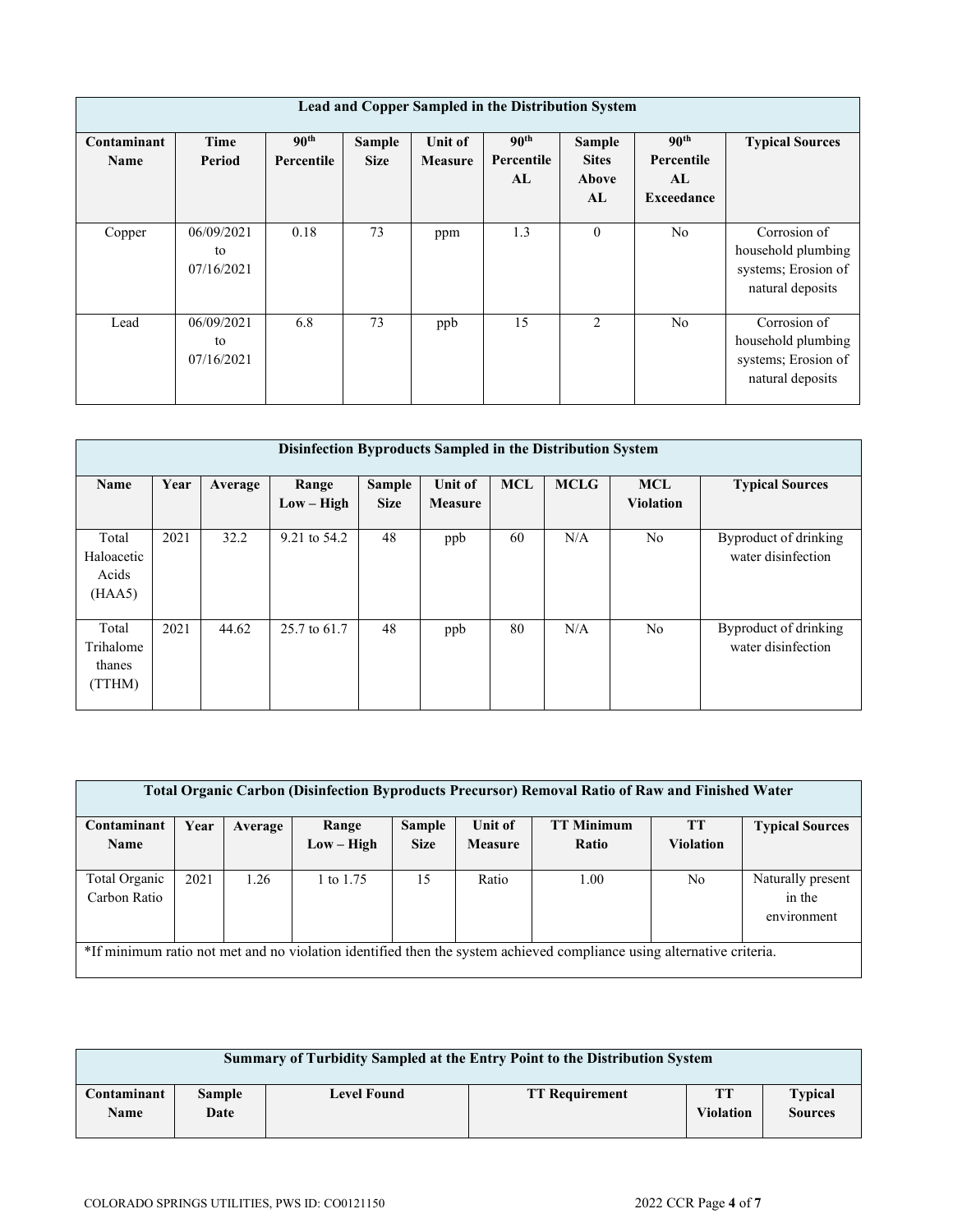|                            | Summary of Turbidity Sampled at the Entry Point to the Distribution System |                                                                                             |                                                                              |                               |                                  |  |  |  |  |  |  |  |  |
|----------------------------|----------------------------------------------------------------------------|---------------------------------------------------------------------------------------------|------------------------------------------------------------------------------|-------------------------------|----------------------------------|--|--|--|--|--|--|--|--|
| Contaminant<br><b>Name</b> | Sample<br>Date                                                             | <b>Level Found</b>                                                                          | <b>TT Requirement</b>                                                        | <b>TT</b><br><b>Violation</b> | <b>Typical</b><br><b>Sources</b> |  |  |  |  |  |  |  |  |
| Turbidity                  | Date/Month:<br>Mar                                                         | Highest single measurement:<br>0.596 NTU                                                    | Maximum 1 NTU for any single<br>measurement                                  | N <sub>o</sub>                | Soil Runoff                      |  |  |  |  |  |  |  |  |
| Turbidity                  | Month:<br>Dec                                                              | Lowest monthly percentage of<br>samples meeting TT requirement<br>for our technology: 100 % | In any month, at least 95% of<br>samples must be less than 0.3<br><b>NTU</b> | N <sub>0</sub>                | Soil Runoff                      |  |  |  |  |  |  |  |  |

| Radionuclides Sampled at the Entry Point to the Distribution System |      |         |                       |                              |                           |            |             |                                |                                |  |  |
|---------------------------------------------------------------------|------|---------|-----------------------|------------------------------|---------------------------|------------|-------------|--------------------------------|--------------------------------|--|--|
| Contaminant<br><b>Name</b>                                          | Year | Average | Range<br>$Low - High$ | <b>Sample</b><br><b>Size</b> | Unit of<br><b>Measure</b> | <b>MCL</b> | <b>MCLG</b> | <b>MCL</b><br><b>Violation</b> | <b>Typical Sources</b>         |  |  |
| Gross Alpha                                                         | 2020 | 0.32    | 0 to $1.02$           | 5                            | pCi/L                     | 15         | $\theta$    | N <sub>0</sub>                 | Erosion of<br>natural deposits |  |  |
| Combined<br>Radium                                                  | 2020 | 1.2     | $0$ to $1.9$          | 5                            | pCi/L                     | 5          | $\theta$    | N <sub>0</sub>                 | Erosion of<br>natural deposits |  |  |
| Combined<br>Uranium                                                 | 2020 | 0.8     | $0$ to 4              | 5                            | ppb                       | 30         | $\theta$    | No                             | Erosion of<br>natural deposits |  |  |

|                     |      |          | Inorganic Contaminants Sampled at the Entry Point to the Distribution System |                              |                                  |                |                |                                |                                                                                                                                                |
|---------------------|------|----------|------------------------------------------------------------------------------|------------------------------|----------------------------------|----------------|----------------|--------------------------------|------------------------------------------------------------------------------------------------------------------------------------------------|
| Contaminant<br>Name | Year | Average  | Range<br>$Low - High$                                                        | <b>Sample</b><br><b>Size</b> | <b>Unit of</b><br><b>Measure</b> | <b>MCL</b>     | <b>MCLG</b>    | <b>MCL</b><br><b>Violation</b> | <b>Typical Sources</b>                                                                                                                         |
| Barium              | 2021 | 0.02     | $0.01$ to $0.05$                                                             | 5                            | ppm                              | $\overline{2}$ | $\overline{2}$ | No                             | Discharge of<br>drilling wastes;<br>discharge from<br>metal refineries;<br>erosion of natural<br>deposits                                      |
| Fluoride            | 2021 | 0.52     | 0.14 to 1.54                                                                 | 5                            | ppm                              | $\overline{4}$ | $\overline{4}$ | No                             | Erosion of natural<br>deposits; water<br>additive which<br>promotes strong<br>teeth; discharge<br>from fertilizer and<br>aluminum<br>factories |
| Nitrate             | 2021 | $\theta$ | $0$ to $0$                                                                   | 5                            | ppm                              | 10             | 10             | No                             | Runoff from<br>fertilizer use;<br>leaching from<br>septic tanks,<br>sewage; erosion of<br>natural deposits                                     |
| Selenium            | 2021 | 0.88     | 0 to 4.4                                                                     | 5                            | ppb                              | 50             | 50             | No                             | Discharge from<br>petroleum and                                                                                                                |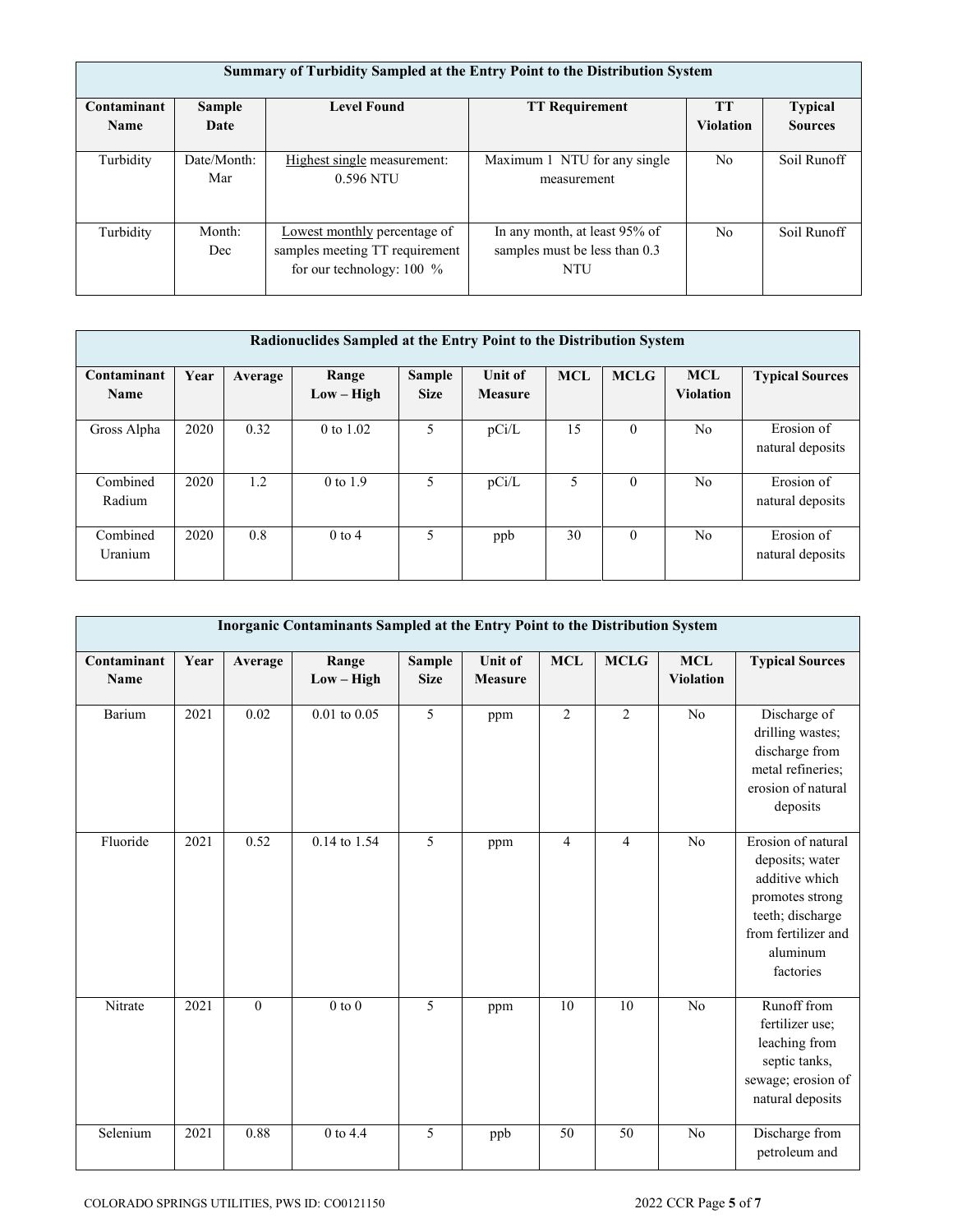| <b>Inorganic Contaminants Sampled at the Entry Point to the Distribution System</b> |      |         |              |               |                |            |             |                  |                        |  |  |  |
|-------------------------------------------------------------------------------------|------|---------|--------------|---------------|----------------|------------|-------------|------------------|------------------------|--|--|--|
| Contaminant                                                                         | Year | Average | Range        | <b>Sample</b> | Unit of        | <b>MCL</b> | <b>MCLG</b> | <b>MCL</b>       | <b>Typical Sources</b> |  |  |  |
| Name                                                                                |      |         | $Low - High$ | <b>Size</b>   | <b>Measure</b> |            |             | <b>Violation</b> |                        |  |  |  |
|                                                                                     |      |         |              |               |                |            |             |                  |                        |  |  |  |
|                                                                                     |      |         |              |               |                |            |             |                  | metal refineries;      |  |  |  |
|                                                                                     |      |         |              |               |                |            |             |                  | erosion of natural     |  |  |  |
|                                                                                     |      |         |              |               |                |            |             |                  | deposits; discharge    |  |  |  |
|                                                                                     |      |         |              |               |                |            |             |                  | from mines             |  |  |  |
|                                                                                     |      |         |              |               |                |            |             |                  |                        |  |  |  |

| <b>Volatile Organic Contaminants Sampled at the Entry Point to the Distribution System</b> |      |         |                       |                       |                           |            |             |                                |                                                                                   |  |  |
|--------------------------------------------------------------------------------------------|------|---------|-----------------------|-----------------------|---------------------------|------------|-------------|--------------------------------|-----------------------------------------------------------------------------------|--|--|
| Contaminant<br>Name                                                                        | Year | Average | Range<br>$Low - High$ | Sample<br><b>Size</b> | Unit of<br><b>Measure</b> | <b>MCL</b> | <b>MCLG</b> | <b>MCL</b><br><b>Violation</b> | <b>Typical Sources</b>                                                            |  |  |
| Xylenes                                                                                    | 2021 | 0.4     | $0$ to 1.5            | $\tau$                | ppb                       | 10,000     | 10,000      | No                             | Discharge from<br>petroleum<br>factories;<br>discharge from<br>chemical factories |  |  |

| <b>Secondary Contaminants**</b><br>** Secondary standards are non-enforceable guidelines for contaminants that may cause cosmetic effects (such as skin, or tooth<br>discoloration) or aesthetic effects (such as taste, odor, or color) in drinking water. |                                                                                   |      |                  |             |                |  |  |  |  |  |  |
|-------------------------------------------------------------------------------------------------------------------------------------------------------------------------------------------------------------------------------------------------------------|-----------------------------------------------------------------------------------|------|------------------|-------------|----------------|--|--|--|--|--|--|
| <b>Contaminant</b>                                                                                                                                                                                                                                          | Year<br>Unit of<br><b>Secondary Standard</b><br>Range<br><b>Sample</b><br>Average |      |                  |             |                |  |  |  |  |  |  |
| <b>Name</b>                                                                                                                                                                                                                                                 |                                                                                   |      | $Low - High$     | <b>Size</b> | <b>Measure</b> |  |  |  |  |  |  |
| Sodium                                                                                                                                                                                                                                                      | 2021<br>11.53<br>N/A<br>7.08 to 25.2<br>ppm                                       |      |                  |             |                |  |  |  |  |  |  |
| <b>CHLORINE</b>                                                                                                                                                                                                                                             | 2019                                                                              | 0.54 | $0.15$ to $0.88$ | 214         | MG/L           |  |  |  |  |  |  |

### **Unregulated Contaminants\*\*\***

EPA has implemented the Unregulated Contaminant Monitoring Rule (UCMR) to collect data for contaminants that are suspected to be present in drinking water and do not have health-based standards set under the Safe Drinking Water Act. EPA uses the results of UCMR monitoring to learn about the occurrence of unregulated contaminants in drinking water and to decide whether or not these contaminants will be regulated in the future. We performed monitoring and reported the analytical results of the monitoring to EPA in accordance with its Unregulated Contaminant Monitoring Rule (UCMR). Once EPA reviews the submitted results, the results are made available in the EPA's National Contaminant Occurrence Database (NCOD) [\(epa.gov/dwucmr/national-contaminant-occurrence-database-ncod\)](http://www.epa.gov/dwucmr/national-contaminant-occurrence-database-ncod) Consumers can review UCMR results by accessing the NCOD. Contaminants that were detected during our UCMR sampling and the corresponding analytical results are provided below.

| <b>Contaminant Name</b> | Year | Average | Range<br>$Low - High$ | <b>Sample Size</b> | <b>Unit of Measure</b> |
|-------------------------|------|---------|-----------------------|--------------------|------------------------|
|                         |      |         |                       |                    |                        |
|                         |      |         |                       |                    |                        |